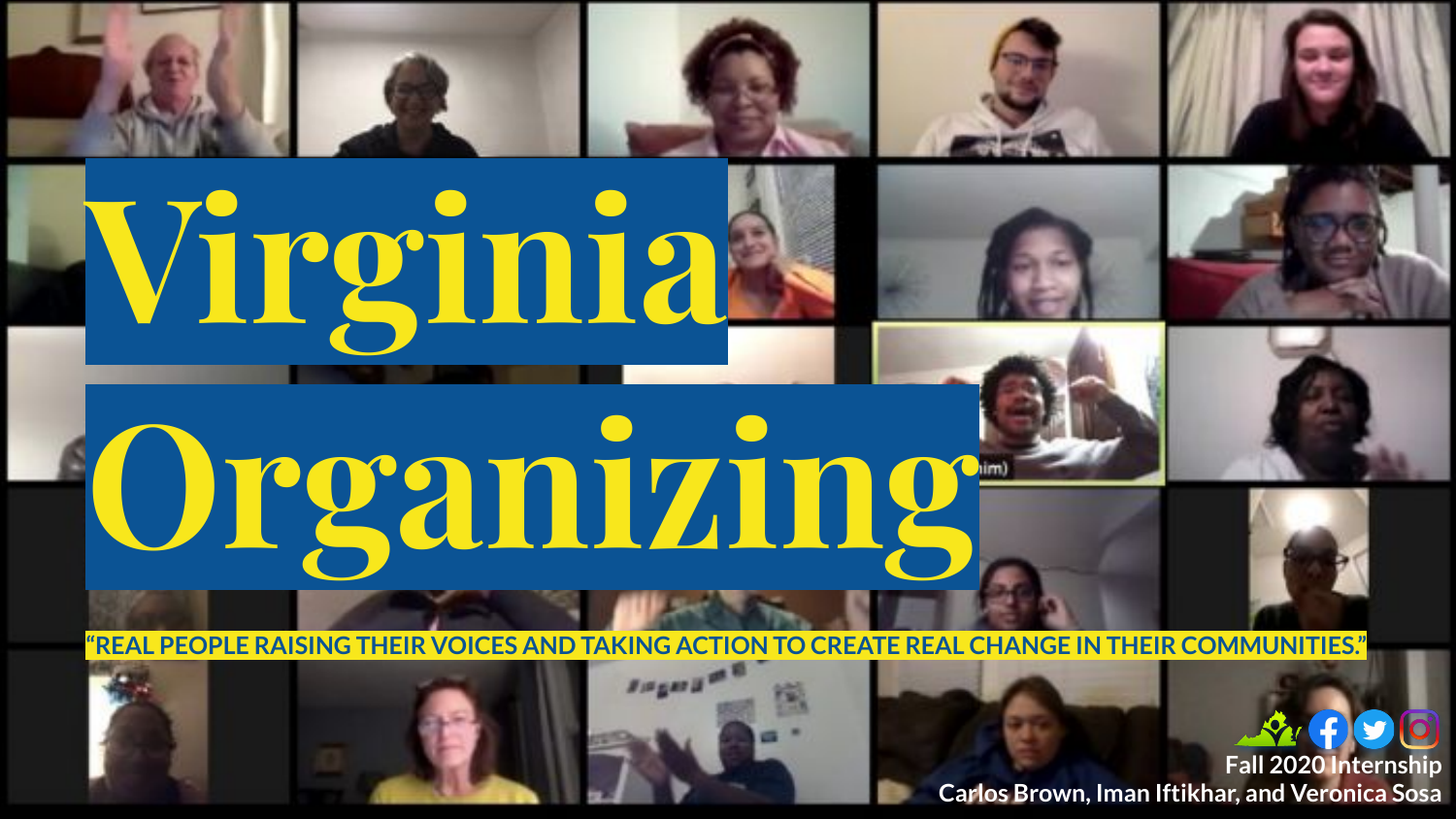## **Who Is Virginia Organizing?.**

Virginia Organizing is a statewide **grassroots organization** that has a long and successful history of **empowering local Virginians to fight the injustices in their own communities.** 

VO was founded in 1995, and has since grown to include **16 community chapters.** VO members **tackle several issues,** including racism, immigration, climate change, healthcare, and more.

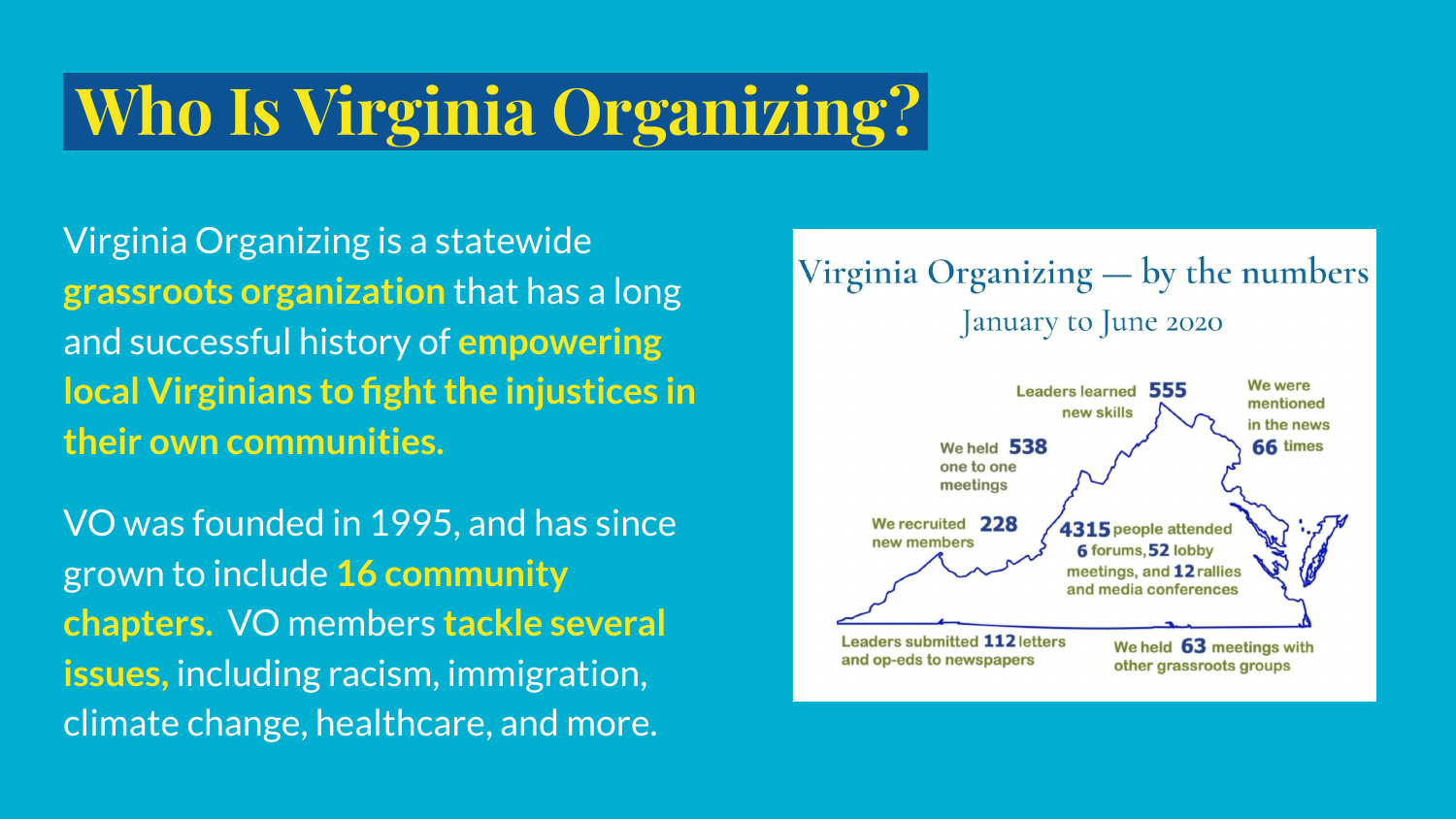## **Building A Foundation.**

In order to create and maintain the large and diverse organization that they have today, Virginia Organizing has emphasized the importance of building a strong foundation their values and relationships to guide and support them.

### **STATEMENT OF BELIEFS**

VO's Statement of Beliefs was created at the very first meeting in 1995. It starts by saying **"We believe that all people should be treated fairly and with dignity in all aspects of life"**

Over the last 25 years, the Statement of Beliefs has reminded VO and others what and why they continue to fight

### **ONE-ON-ONES**

One-on-ones are conversations between two people in order to better understand each other and their values.

VO uses and teaches one-on-ones as a **crucial technique to form connections, learn about issues in their community, and make sure individuals are heard.** Many describe one-on-ones as the "backbone of VO."

### **FUNDRAISING**

In addition to strong values and relationships, financial stability is essential to maintain any organization.

**Fundraising not only raises money, but it also allows VO to (re)connect with new and old donors** and maintain contact information of their supporters.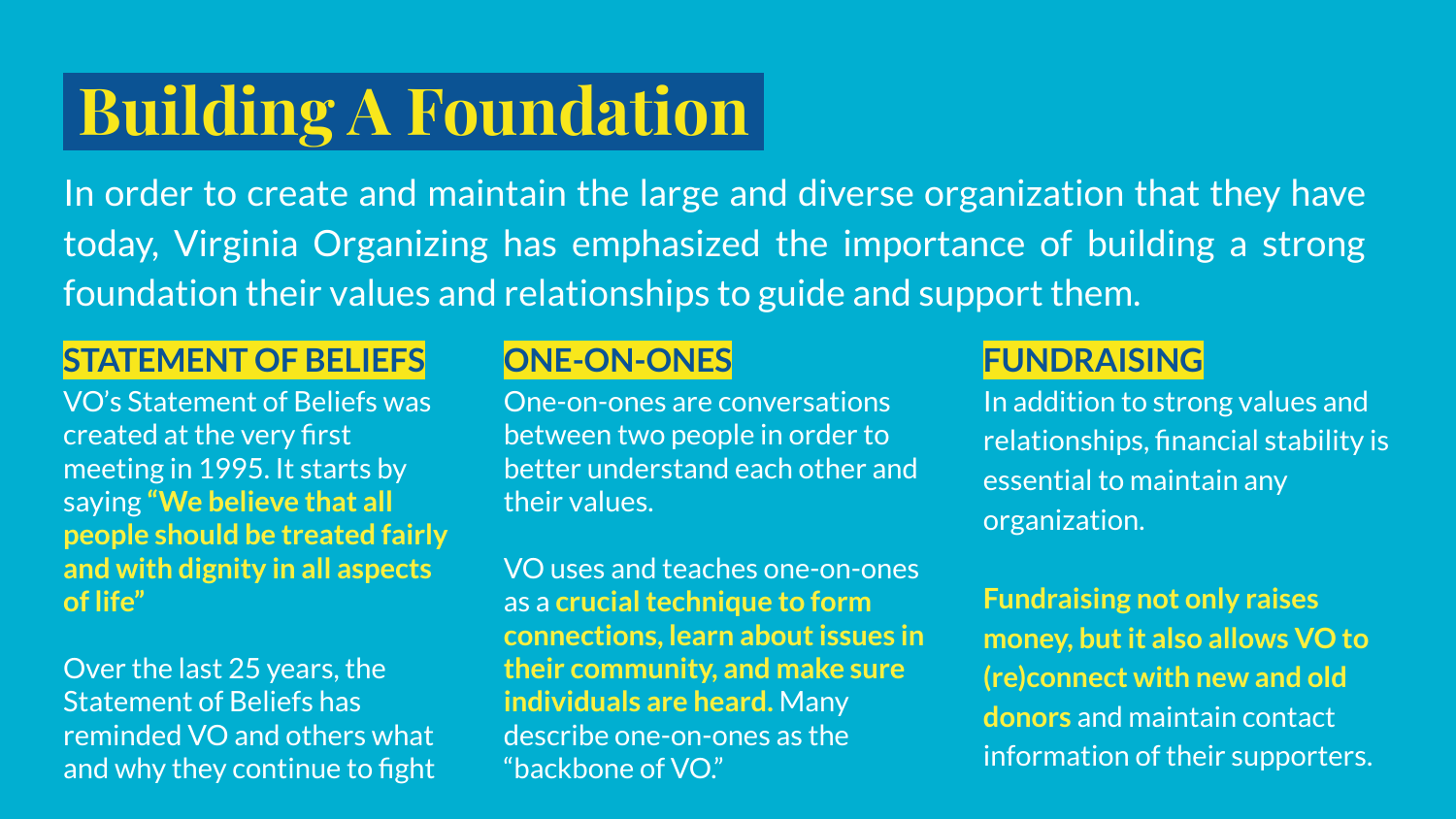# **Building Community .**

Virginia Organizing is a chapter based organization that centers communities and their issues. As interns, we were encouraged to contribute to the communities we worked with, build relationships, and engage in meaningful advocacy.

#### **CHAPTER MEETINGS**

VO's chapters meet once a month. At these meetings, community members discuss their current projects, develop strategies, share responsibilities and decide on issues after power mapping. **The health of this community is maintained through thoughtful and respectful engagement** as well as encouraging as many people to contribute as possible.

### **ADVOCACY MEETINGS**

As the Virginia Legislative session approaches, **many of the chapters are meeting with state legislators and local officials**. These meetings are important for getting our issues recognized. They are organized to have the greatest impact possible by leveraging research, the influence of Virginia Organizing as a statewide organization and building personal relationships.

## **SPREADING THE WORD**

We use many methods to spread information about our campaigns. This semester we were taught **the importance of letters to the editor in local newspapers and regularly attending local government meetings**. Some of us had the opportunity to develop graphics for a chapter campaign!